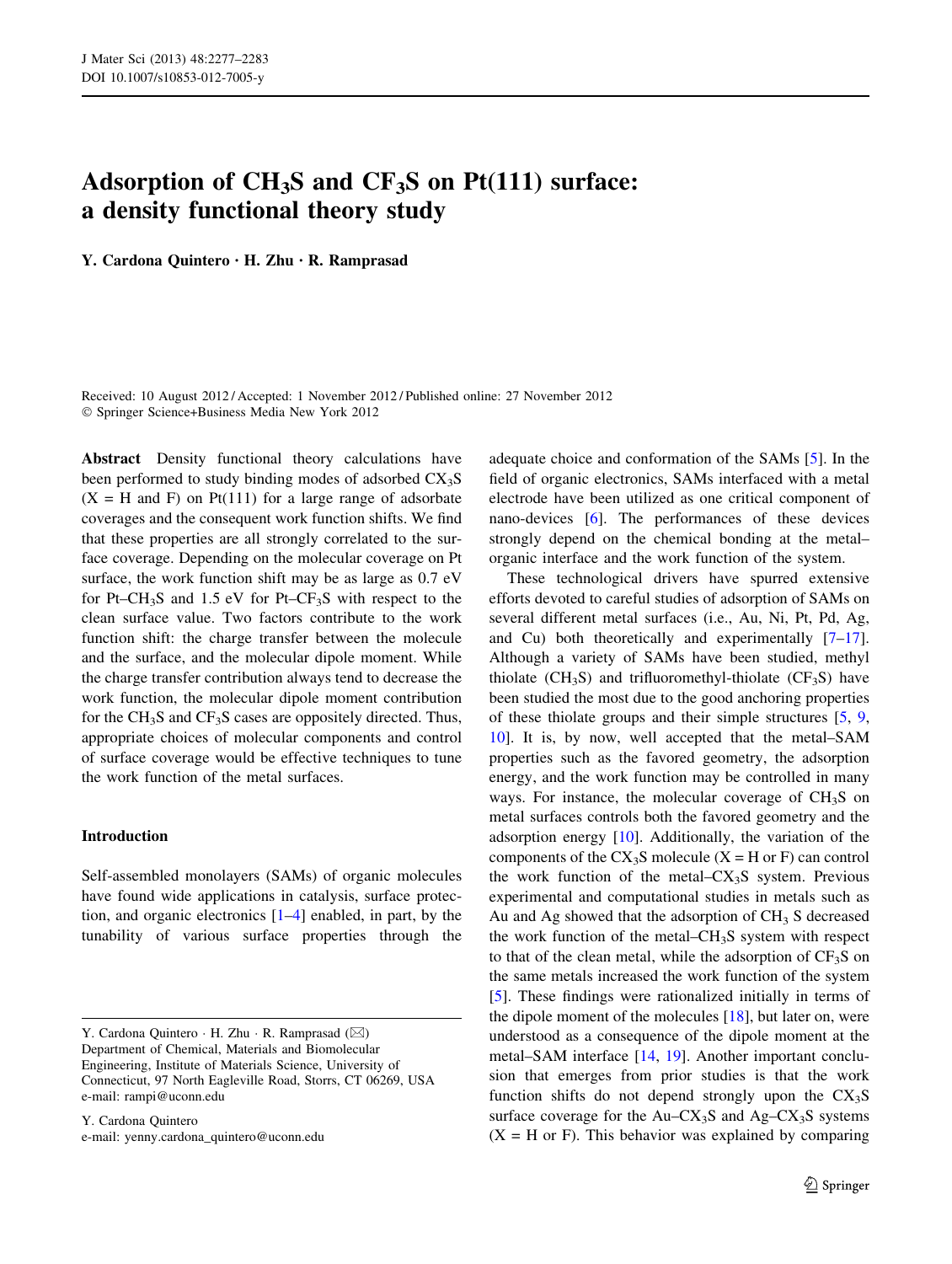<span id="page-1-0"></span>two phenomena occurring with the increase in the molecular coverage: an increase in the work function shift due to increasing density of molecular dipoles, and a decrease in the work function shift due to increasing depolarizing fields. According to previous studies, these two factors tend to cancel one another in those systems making the work function shift independent of the molecular coverage [[14,](#page-6-0) [19](#page-6-0)].

Much less is known pertaining to the  $Pt-CX_3S$  system at various  $CX<sub>3</sub>S$  surface coverages. Experimentally, the adsorption of CH3S on Pt was observed at temperatures close to 223 K with the formation of an ordered  $(\sqrt{3} \times \sqrt{2})$  p 20° J EED pattern 520, 211. Previews computational  $\sqrt{3}$ )R30° LEED pattern [\[20,](#page-6-0) [21](#page-6-0)]. Previous computational studies have addressed the geometry and adsorption energy of Pt– $CX<sub>3</sub>S$  for limited surface coverages and limited or constrained geometries [\[9](#page-6-0), [10](#page-6-0)]. Prior DFT work for the  $(\sqrt{3} \times \sqrt{3})$ R30° coverage [[5\]](#page-6-0) also showed that the work function of the Pt– $CX<sub>3</sub>S$  system decreased with respect to that of the clean Pt, for both molecules. This behavior contrasts with that displayed by  $Au - CX_3S$  and  $Ag - CX_3S$ . It indicates that the dipole created from the bonding between the thiolate molecules and the metal surfaces strongly depends upon the metal [\[5](#page-6-0)].

This contribution attempts to critically assess the behavior of Pt– $CX<sub>3</sub>S$  systems, using the first principles density functional theory (DFT). As the most stable surface for Pt, the (111) surface is considered and the adsorption of  $CH<sub>3</sub>S$  and  $CF<sub>3</sub>S$  corresponding to various surface coverages is explored comprehensively. Five molecular coverages of the  $Pt(111)$  surface (c.f., Fig. 1a) and two adsorption sites on the  $Pt(111)$  surface, namely the fcc and hcp positions (c.f., Fig. 1b), are considered in this study. We find that the geometry, adsorption energy, and the work function shifts of the Pt– $CX_3S$  systems vary with the surface coverage (rather than the adsorption site, i.e., fcc or hcp). An important outcome that emerges from this investigation is that while the work function of both the Pt–  $CH<sub>3</sub>S$  and Pt– $CF<sub>3</sub>S$  systems is always smaller than that of the clean Pt surface (for all surface coverages considered), the work function shift displayed by the Pt– $CH_3S$  system is much smaller than that of the Pt– $CF_3S$  system. This interesting behavior is explained in terms of the molecular dipole moment and charge transfer contributions to the overall work function shifts.

This paper is organized as follows. In "[Computational](#page-2-0) [details](#page-2-0)'' section, we provide details pertaining to the computational method and models adopted. Our results for the geometry of the gas phase molecules and the  $Pt-CX_3S$ systems are presented in "Geometry" section. The "[Absorption energy](#page-4-0)" section contains a discussion of the molecular adsorption energies and their dependence on surface coverage. The '['Work function](#page-5-0)'' section covers a



Fig. 1 a Surface unit cells adopted for different adsorption coverages  $(\theta = 1/3, 1/4, 1/6, 1/9, \text{ and } 1/12, \text{ corresponding, respectively, to}$  $(\sqrt{3} \times \sqrt{3})$ R30°,  $(2 \times 2)$ ,  $(\sqrt{3} \times 3)$ ,  $(3 \times 3)$ , and  $(2\sqrt{3} \times 3)$ ) consider ered in this study. b hcp and fcc positions of the molecule on the Pt(111) surface and geometric parameters of the Pt– $CX_3S$  system. c Planar average potential of the Pt–CX<sub>3</sub>S system along the surface normal direction. The potentials for each part (vacuum, Pt slab, and  $CX<sub>3</sub>S$  molecules) are indicated in the figure. The *red dashed line* stands for the Fermi energy of Pt. Vacuum on left side with respect to  $E_F$  is the work function for clean surface  $(\varphi_{Pt})$ , while the vacuum level on right side with respect to  $E_F$  is the work function of the Pt–  $CX_3S$  system  $(\varphi_{Pt-CX_3S})$  (Color figure online)

critical assessment of the work function shift as a function of coverage. The ''[Summary'](#page-6-0)' section is devoted to the summary and conclusions of our work.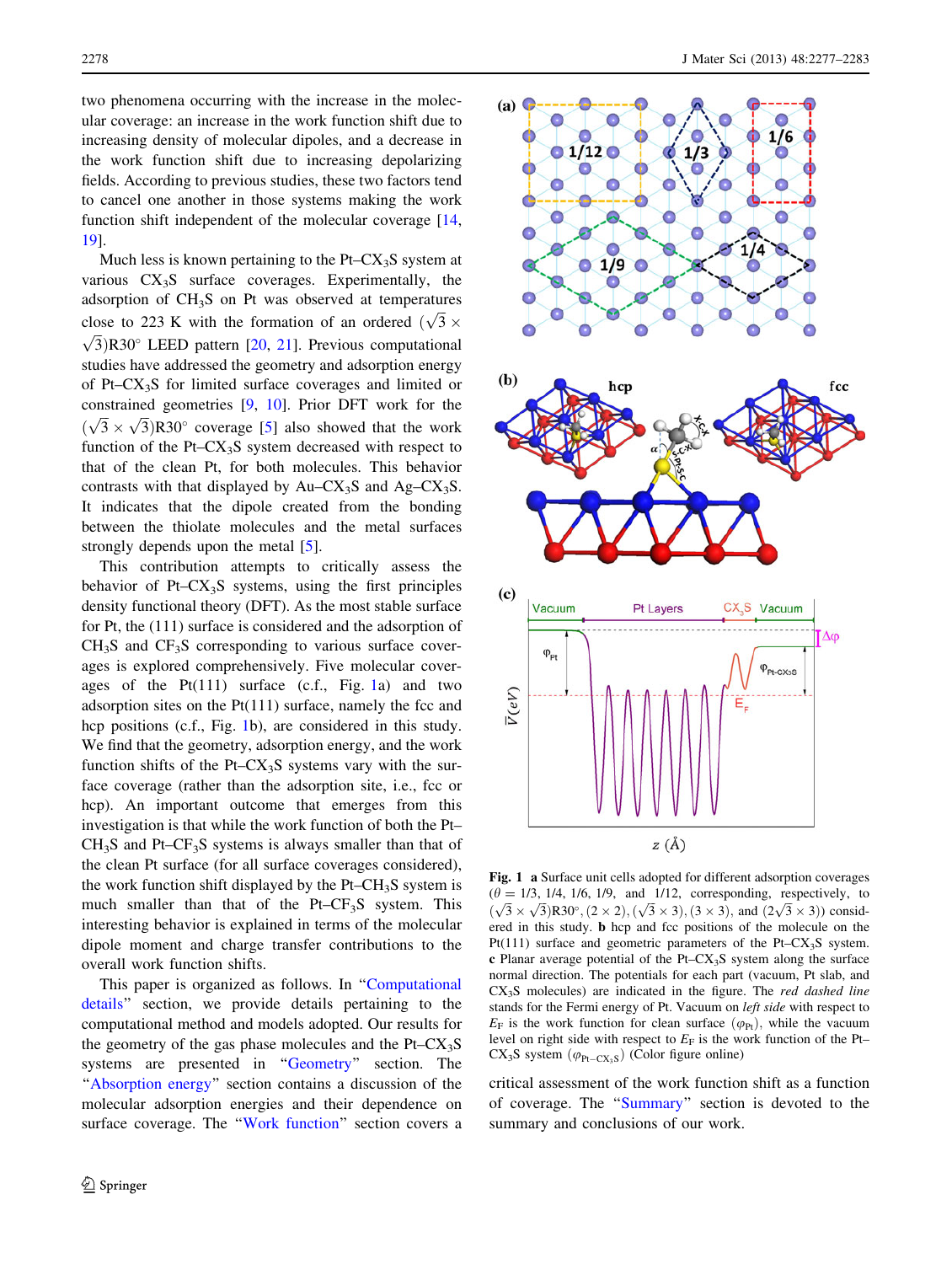#### <span id="page-2-0"></span>Computational details

The DFT calculations were performed using the Vienna ab initio simulation package (VASP) code [\[22](#page-6-0)], using the Perdew–Burke–Ernzerhof (PBE) generalized gradient approximation (GGA), the projector-augmented wave approach, and a cutoff energy of 400 eV for the plane wave expansion of the wave functions. van der Waals interactions have also been taken into account using the Grimme DFT-D2 functional [\[23](#page-6-0)]. The calculated results were converged such that the atomic forces were smaller than  $0.02$  eV/ $\AA$ 

The Pt(111) surface was studied using a slab supercell containing seven Pt layers and a 12–15 vacuum region. Three layers in the center were fixed at their bulk positions and the remaining layers close to the surfaces were allowed to relax. The most stable structures of the molecules,  $CX_3S$ with  $X = H$  or F, were obtained by relaxing from several different initial geometries as reported in the literature [[9,](#page-6-0) [10](#page-6-0), [24](#page-6-0)]. Five molecular coverages  $\theta = 1/3, 1/4, 1/6, 1/$ 9, and 1/12 monolayer (ML) (corresponding to  $(\sqrt{3} \times \sqrt{2})$  5 ft  $(3 \times 3)$  (2 ii)  $(2 \times 3)$  and  $(2 \times 3)$  $\sqrt{3}$ )R30°,  $(2 \times 2)$ ,  $(\sqrt{3} \times 3)$ ,  $(3 \times 3)$ , and  $(2\sqrt{3})$  $\sqrt{3} \times 3$ ), respectively) and two adsorption sites (fcc and hcp) were considered, as shown in Fig. [1](#page-1-0)a, b, respectively.

To investigate the properties of  $CX_3S$  on the Pt surface, we adopted an asymmetric slab supercell with just the top surface of the slab covered by the  $CX<sub>3</sub>S$  molecules. Dipole corrections were used to account for the artificial field on the system caused by the repeating supercells. The work function is computed by matching the planar average local electrostatic potential of the surface system and that of the corresponding Pt bulk system, and computing the difference between the vacuum level (of the surface system) and the Fermi energy (of the bulk system) as schematically shown in Fig. [1](#page-1-0)c [[25\]](#page-6-0). The planar average potential in the vacuum part of the side with the molecule (right side of Fig. [1](#page-1-0)c) was used to calculate the work function of the Pt–  $CX_3S$  system  $(\varphi_{Pt-CX_3})$ , while the planar average potential on the clean surface side (left side in Fig. [1c](#page-1-0)) provides the work function of the clean Pt surface  $(\varphi_{\text{Pr}})$ . Using this method, we determined the work function shift  $(\Delta \varphi)$  as  $\varphi_{\text{Pt}-\text{CX}_3\text{S}} - \varphi_{\text{Pt}}$  (See "Work function" section)

#### **Geometry**

 $CH<sub>3</sub>S$  and  $CF<sub>3</sub>S$  in the gas phase

The geometry of gas phase  $CH_3S$  and  $CF_3S$  is summarized in Table 1. The predicted structural parameters of  $CH<sub>3</sub>S$ are close to previously reported theoretical values [[9,](#page-6-0) [26](#page-6-0)], and in good agreement with experimental values [[24,](#page-6-0) [27\]](#page-6-0) with a maximum bond length and bond angle discrepancy of 0.023 Å and 4.16°, respectively. For  $CF_3S$ , the maximum differences of bond lengths and the bond angles between this work and experiments  $[28]$  $[28]$  are 0.039 Å and 1.59 $^{\circ}$ , respectively. From Table 1, we note that the S–C bond for  $CH_3S$  and  $CF_3S$  are equal; however, the C–H bond is shorter than the C–F bond. The predicted S–C–F angles are larger than the S–C–H ones, and the X–C–X angles, for both  $X = H$  and F, are close to the tetrahedral angle  $(109.5^{\circ})$ . We also note that the geometrical parameters in the isolated molecules with and without van der Waals interactions (DFT and DFT-D2) are very close, indicating that intra-molecular van der Waals interactions are not significant here.

Geometry of the Pt– $CX_3S$  system

The Pt– $CX_3S$  system was built by placing one isolated CX<sub>3</sub>S on the Pt(111) surface for five coverages ( $\theta = 1/$ 3, 1/4, 1/6, 1/9, and 1/12) and two positions (fcc and hcp).

|                             | $CH_3S$          |                     |               |              | CF <sub>3</sub> S |                     |                   |            |  |
|-----------------------------|------------------|---------------------|---------------|--------------|-------------------|---------------------|-------------------|------------|--|
|                             | This work<br>PBE | This work<br>DFT-D2 | Other DFT [9] | Expt. $[24]$ | This work<br>PBE  | This work<br>DFT-D2 | Other<br>DFT [29] | Expt. [28] |  |
| Bond length (A)             |                  |                     |               |              |                   |                     |                   |            |  |
| $S-C$                       | 1.8              | 1.8                 | 1.8           | 1.8          | 1.8               | 1.8                 | 1.8               | 1.8        |  |
| $C-X1$                      | 1.1              | 1.1                 | 1.1           | 1.1          | 1.4               | 1.4                 | 1.3               | 1.3        |  |
| $C-X2, C-X3$                | 1.1              | 1.1                 | 1.1           | 1.1          | 1.4               | 1.4                 |                   |            |  |
| Bond angle (°)              |                  |                     |               |              |                   |                     |                   |            |  |
| $S - C - X1$                | 107.5            | 107.3               | 106.4         | 111.5        | 108.9             | 108.9               |                   |            |  |
| $S - C - X2$ , $S - C - X3$ | 111.6            | 111.7               | 112.1         | 111.5        | 112.4             | 112.6               | 110.8             |            |  |
| $X1-C-X2$                   | 106.1            | 106.0               | 107.4         |              | 106.8             | 106.7               |                   |            |  |
| $X1-C-X$ , $X2-C-X3$        | 109.9            | 109.9               | 111.2         |              | 108.0             | 107.9               |                   | 109.5      |  |

**Table 1** Predicted bond lengths and bond angles of the isolated  $CX_3S$  ( $X = H$ , F) molecules, along with other experimental and theoretical results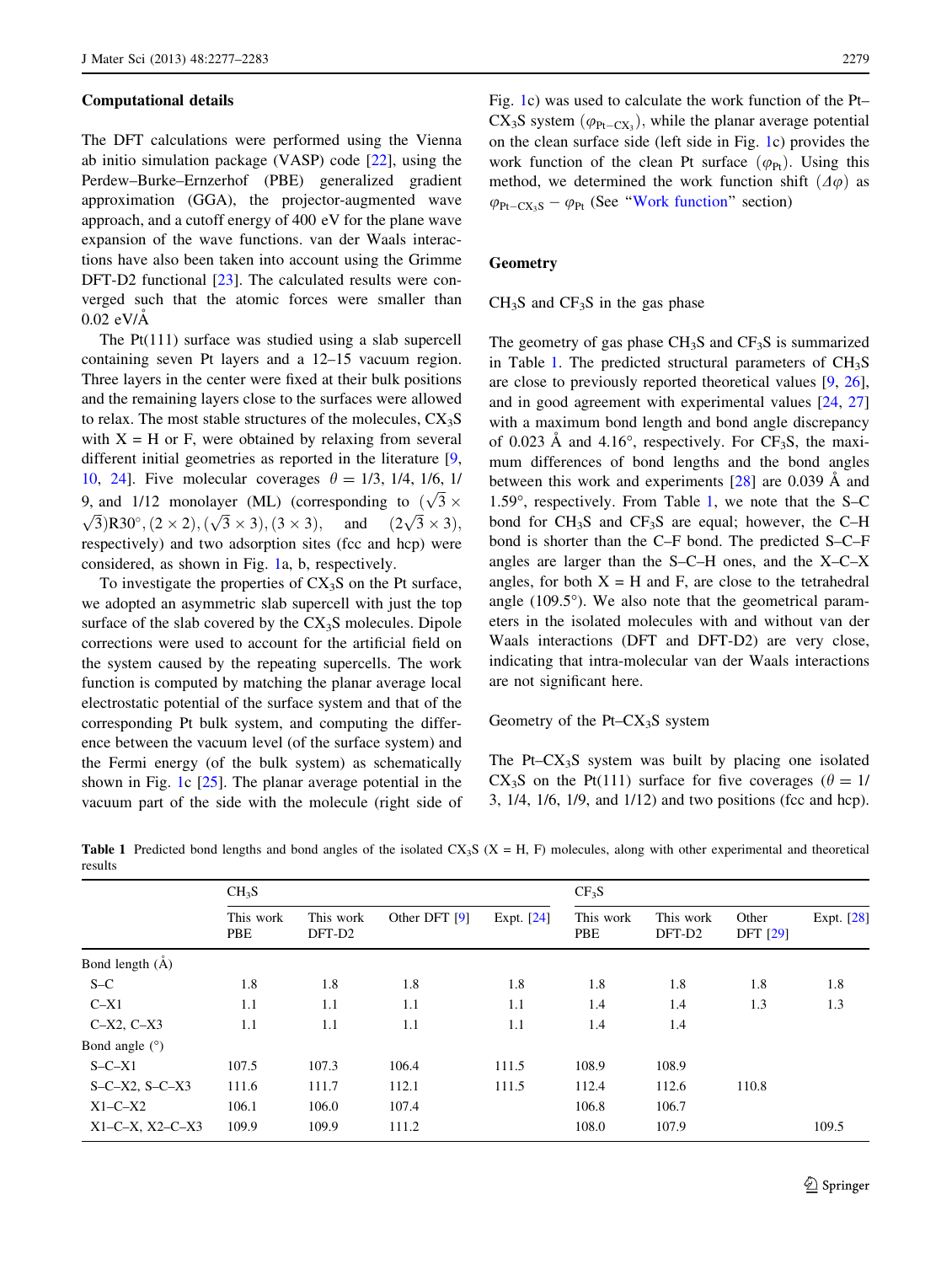<span id="page-3-0"></span>The geometrical parameters obtained with the PBE and DFT-D2 functionals, such as bond lengths, bond angles, tilt angles  $(\alpha)$ , and favored adsorption position after relaxation, are reported in Tables  $2$  and  $3$ , respectively, for the Pt–CH<sub>3</sub> S and Pt–CF<sub>3</sub>S systems.

Our results indicate that the difference in the bond angles and bond lengths of  $Pt-CX_3S$  between PBE and DFT-D2 levels of theory are in the ranges of  $\pm 2^{\circ}$ and  $\pm 0.02$  Å, respectively. The difference in the geometry of the CH3S molecule before and after its adsorption on the Pt(111) surface (Tables [1,](#page-2-0) 2, 3) is minor. Also, the final geometries of Pt–CH<sub>3</sub>S and Pt–CF<sub>3</sub>S, in general, are very similar although the S–C and C–X bonds of the latter are slightly longer than those of the former. Considering the similarity between Pt–CH<sub>3</sub> S and Pt–CF<sub>3</sub>S, we briefly discuss the results for the former below.

The tilt angle for Pt–CH<sub>3</sub>S has been reported before  $[9, 9]$  $[9, 9]$  $[9, 9]$ [10](#page-6-0)], but discrepancies exist between different studies. Ghiringhelli et al.  $[10]$  $[10]$  found rather small tilt angles of  $1.4^\circ$ and  $0.6^{\circ}$  for the fcc and hcp positions for the Pt–CH<sub>3</sub>S system in a 1/3 ML molecular coverage with an initial vertical configuration of molecules. Karhanek et al. [[9\]](#page-6-0) studied both the vertical and tilted configurations. They reported final tilt angles of  $0^{\circ}$  for fcc and hcp positions with a vertical initial configuration and  $34.8^\circ$  and  $36.5^\circ$  for these two adsorption sites when an initial tilted configuration is adopted. The latter study also reported that the tilted configuration is more stable than the vertical configuration,

Table 2 Predicted tilt angle, bond angles, and bond lengths for the Pt–CH<sub>3</sub>S system (as defined in Fig. [1b](#page-1-0)) at the PBE level of theory

| Coverage | Position | $Pt$ – $CH_3S$        |                  |         |         |                 |       |       |            |  |
|----------|----------|-----------------------|------------------|---------|---------|-----------------|-------|-------|------------|--|
|          |          | Tilt angle $(°)$<br>α | Bond angle $(°)$ |         |         | Bond length (Å) |       |       | Site after |  |
|          |          |                       | $Pt-S-C$         | $S-C-H$ | $H-C-H$ | $Pt-S$          | $S-C$ | $C-H$ | relaxation |  |
| 1/3      | fcc      | 40.8(44.7)            | 115              | 108     | 111     | 2.31            | 1.85  | 1.10  | fcc-bridge |  |
|          | hcp      | 47.6 (47.6)           | 116              | 109     | 110     | 2.31            | 1.83  | 1.10  | hcp-bridge |  |
| 1/4      | fcc      | 19.8 (19.9)           | 116              | 108     | 111     | 2.26            | 1.85  | 1.10  | fcc        |  |
|          | hcp      | 22.1(23.5)            | 116              | 108     | 111     | 2.28            | 1.85  | 1.10  | hcp        |  |
| 1/6      | fcc      | 18.4 (18.5)           | 120              | 108     | 111     | 2.26            | 1.85  | 1.09  | fcc        |  |
|          | hcp      | 20.5(20.6)            | 138              | 107     | 111     | 2.31            | 1.84  | 1.10  | hcp        |  |
| 1/9      | fcc      | 17.8(17.6)            | 129              | 108     | 111     | 2.28            | 1.85  | 1.10  | fcc        |  |
|          | hcp      | 19.7(19.8)            | 116              | 107     | 112     | 2.27            | 1.83  | 1.10  | hcp        |  |
| 1/12     | fcc      | 14.5(14.4)            | 121              | 107     | 112     | 2.25            | 1.83  | 1.10  | fcc        |  |
|          | hcp      | 19.0 (17.7)           | 114              | 107     | 112     | 2.27            | 1.84  | 1.10  | hcp        |  |

The results in parenthesis correspond to DFT-D2 results. The DFT-D2 results for the bond angles were in the range of  $\pm 2^{\circ}$ , and the bond lengths were in the range of  $\pm 0.02$  Å with respect to the PBE values and hence are not shown here

Table 3 Predicted tilt angle, bond angles, and bond lengths for the Pt–CF<sub>3</sub>S system (as defined in Fig. [1](#page-1-0)b) at the PBE level of theory

| Coverage | Position | $Pt-CF3S$                    |                  |         |         |                   |       |       |            |  |
|----------|----------|------------------------------|------------------|---------|---------|-------------------|-------|-------|------------|--|
|          |          | Tilt angle $(°)$<br>$\alpha$ | Bond angle $(°)$ |         |         | Bond length $(A)$ |       |       | Site after |  |
|          |          |                              | $Pt-S-C$         | $S-C-F$ | $F-C-F$ | $Pt-S$            | $S-C$ | $C-F$ | relaxation |  |
| 1/3      | fcc      | 34.4(41.1)                   | 115              | 110     | 109     | 2.31              | 1.92  | 1.35  | fcc-bridge |  |
|          | hcp      | 32.4(32.5)                   | 121              | 110     | 109     | 2.30              | 1.90  | 1.36  | hcp        |  |
| 1/4      | fcc      | 22.0(22.0)                   | 114              | 110     | 109     | 2.29              | 1.95  | 1.35  | fcc        |  |
|          | hcp      | 32.3(33.0)                   | 113              | 110     | 109     | 2.31              | 1.92  | 1.35  | hcp        |  |
| 1/6      | fcc      | 20.2(20.2)                   | 118              | 110     | 109     | 2.28              | 1.92  | 1.35  | fcc        |  |
|          | hcp      | 24.2 (24.2)                  | 111              | 110     | 109     | 2.31              | 1.95  | 1.35  | hcp        |  |
| 1/9      | fcc      | 19.9 (19.9)                  | 114              | 110     | 109     | 2.28              | 1.94  | 1.34  | fcc        |  |
|          | hcp      | 26.4(26.5)                   | 113              | 110     | 109     | 2.31              | 1.93  | 1.35  | hcp        |  |
| 1/12     | fcc      | 19.0(18.7)                   | 119              | 110     | 109     | 2.27              | 1.93  | 1.35  | fcc        |  |
|          | hcp      | 20.4(20.2)                   | 111              | 109     | 110     | 2.28              | 1.90  | 1.34  | hcp        |  |

The results in parenthesis correspond to DFT-D2 results. The DFT-D2 results for the bond angles were in the range of  $\pm 2^{\circ}$ , and the bond lengths were in the range of  $\pm 0.02$  Å with respect to the PBE values and hence are not shown here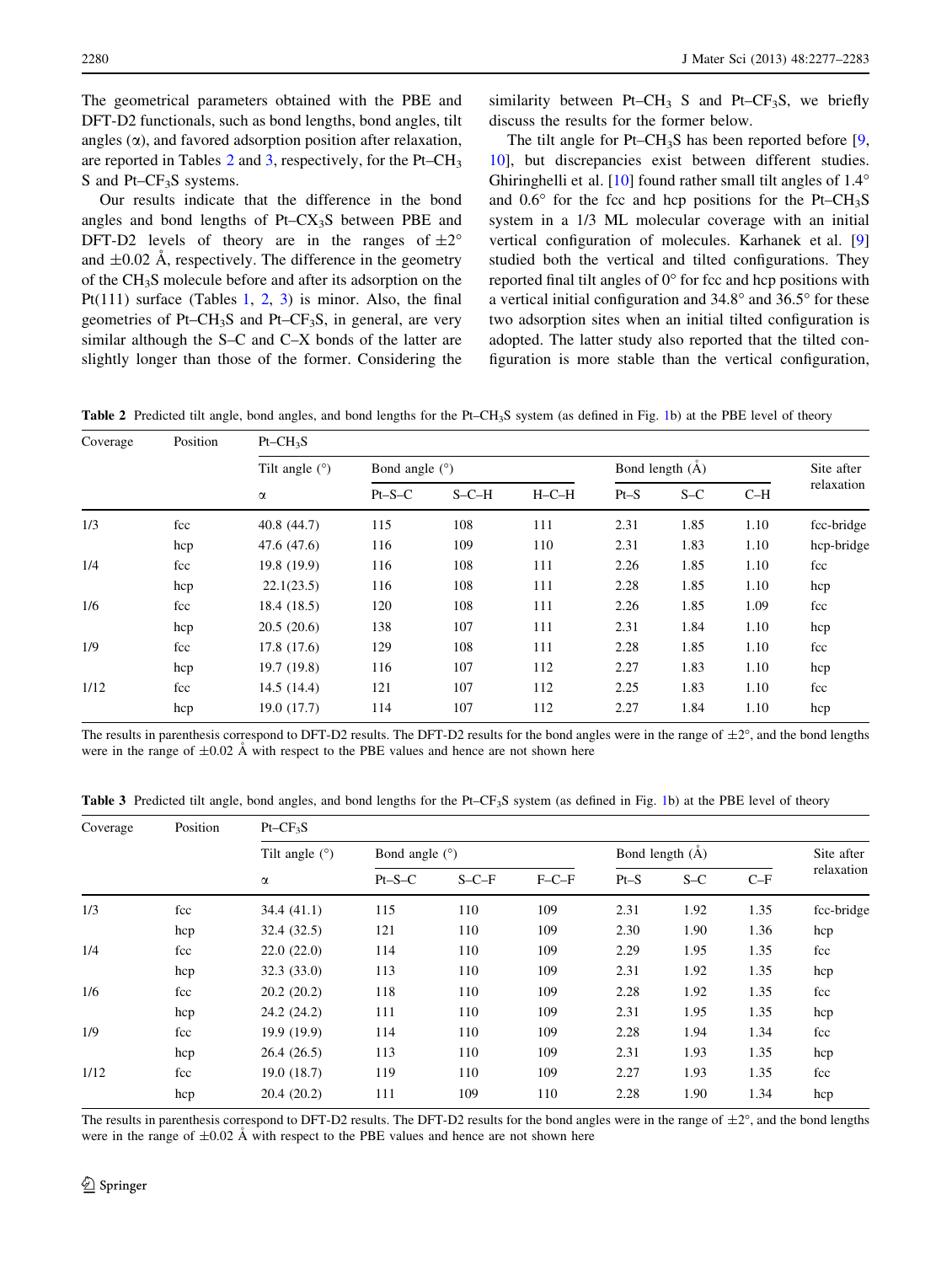<span id="page-4-0"></span>

Fig. 2 Tilt angle of Pt–CH<sub>3</sub>S system as a function of molecular coverage  $(\theta)$  calculated using PBE and DFT-D2 functionals

such as the one reported by Ghiringhelli et al. [\[10](#page-6-0)] corresponding to a local minimum  $[9]$  $[9]$ . For the Pt–CF<sub>3</sub>S system, no geometric information has been reported previously.

The tilt angle for  $Pt$ – $CH_3S$  in both fcc and hcp adsorption sites, for the two levels of theory considered here (PBE and DFT-D2) is shown in Fig. 2 and reported in Tables [2](#page-3-0) and [3](#page-3-0). The largest tilt angle for the  $Pt-CH_3S$  system was found at  $\theta = 1/3$  for both fcc and hcp sites with values of  $40.8^{\circ}$  and  $47.6^{\circ}$ . For the other coverages, the values of the tilt angles are all close and increase slightly with molecular coverage, probably due to the larger interaction between the molecules. The tilt angle, according to the results presented here is the parameter that changes the most with the variation of the coverage.

In general, the bond lengths and bond angles are very similar for the different coverages, in agreement with prior work [[10\]](#page-6-0). Additionally, there is a difference in the adsorption site of the molecule before and after relaxation for  $\theta = 1/3$ . A slight movement from the fcc and hcp to fcc-bridge and hcp-bridge sites was observed, also consistent with previous work [[9\]](#page-6-0).

#### Adsorption energy

The adsorption energy per  $CX<sub>3</sub>S$  molecule on the Pt surface is given by

$$
E_{\text{ads}} = E_{\text{Pt}-\text{CX}_3\text{S}} - E_{\text{Pt}} - E_{\text{CX}_3\text{S}},\tag{1}
$$

where  $E_{\text{Pt}-\text{CX}_3\text{S}}$ ,  $E_{\text{Pt}}$  and  $E_{\text{CX}_3\text{S}}$  are the energies of the Pt–  $CX<sub>3</sub>S$  system, the clean Pt surface, and the gas phase  $CX<sub>3</sub>S$ molecule, respectively. The obtained adsorption energies of the Pt– $CF_3S$  and Pt– $CH_3S$  systems for the adsorption coverage and adsorption sites considered are shown in Fig. 3. Several interesting observations may be made. First, we note that the adsorption energy for the fcc site is almost always lower than that for the hcp site (and thus more



Fig. 3 Adsorption energies ( $E_{ads}$ ) of a CH<sub>3</sub>S and b CF<sub>3</sub>S molecules on Pt surfaces in different coverage and adsorption sites

favored) for all the systems considered, with the exception of the  $\theta = 1/3$  case for CH<sub>3</sub>S. However, as mentioned before, the final position for this coverage changes to an fcc-bridge site after relaxation.

Second, depending on the coverage,  $E_{\text{ads}}$  ranges from about  $-2.4$  to  $-3.1$  eV for the fcc site and from about  $-2.3$ to  $-2.8$  eV for the hcp site for both Pt–CH<sub>3</sub>S and Pt–CF<sub>3</sub>S systems. The lowest  $E_{ads}$  for the fcc site is obtained at the coverage of  $\theta = 1/12$  for both CH<sub>3</sub>S and CF<sub>3</sub>S. This coverage corresponds to the most dilute adsorption situation considered in this study. In general,  $E_{ads}$  decreases monotonically with coverage up to  $\theta = 1/4$  with the exception of  $CF<sub>3</sub>S$  at the hcp site. However,  $E<sub>ads</sub>$  decreases with the further increase of  $\theta$  from 1/4 to 1/3, indicating that the high coverages may be particularly stabilized. This result is consistent with experiments which indicate the preferential adsorption of CH<sub>3</sub>S on Pt for  $\theta = 1/3$  ML (corresponding to  $(\sqrt{3} \times \sqrt{3})$ R30° LEED pattern). An interesting factor that accompanies the increased stability at this coverage is the difference in the geometry at  $\theta = 1/3$  with respect to that at the other coverages. The tilt angle at  $\theta = 1/3$  is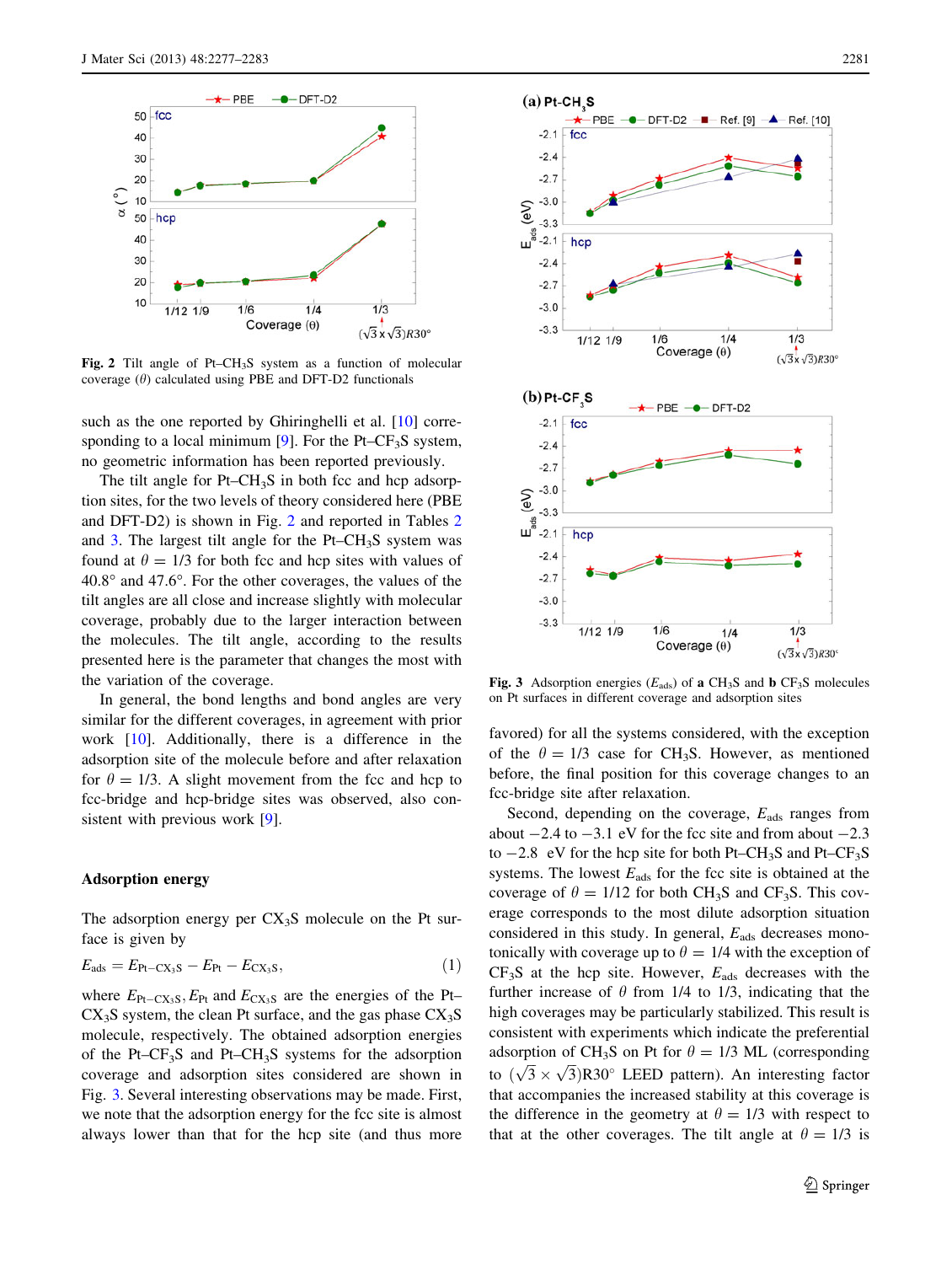<span id="page-5-0"></span>much larger (c.f., Fig. [2\)](#page-4-0) and the molecule at this coverage also experiences a change of position after relaxation from the hollow to the hollow-bridge position. We also note from Fig. [3](#page-4-0) that in all cases the DFT-D2 values are lower than the PBE values. As the coverage increases, the differences between the two methods become more obvious due to the stronger intermolecular interaction at higher coverages.

Figure [3](#page-4-0) also provides a comparison of the present results with available previous results pertaining to the adsorption energies of  $CH<sub>3</sub>S$  molecules at the fcc and hcp sites. Ghiringhelli et al.  $[10]$  $[10]$  report  $E_{ads}$  for CH<sub>3</sub>S on Pt with  $\theta = 1/3$ , 1/4, and 1/9 (Fig. [3a](#page-4-0)) with a vertical molecule as the final adsorption configuration. The results obtained by Karhanek et al. [[9\]](#page-6-0) (also shown in Fig. [3\)](#page-4-0), as well as our own work, suggest that geometries with negligible or zero tilt angles are local minima or saddle points.

# Work function

The adsorption of  $CX_3S$  on the Pt surface causes a change of the surface dipole moment and hence, in a work function shift  $(\Delta \varphi)$ , as defined earlier (c.f., Fig. [1c](#page-1-0))

$$
\Delta \varphi = \varphi_{\text{Pt}-\text{CX}_3\text{S}} - \varphi_{\text{Pt}}.\tag{2}
$$

Molecules such as  $CH_3S$  and  $CF_3S$  display oppositely directed dipole moments. When these molecules are adsorbed on metals such as Au and Ag,  $\Delta\varphi$  also displays opposite sign. However, in the case of Pt, it was found that  $\Delta\varphi$  is negative with respect to the clean metal for both  $CH<sub>3</sub>S$  and  $CF<sub>3</sub>S$  [\[5](#page-6-0)]. This implies that there is an additional factor that contributes to  $\Delta\varphi$  which will be clarified below.

The total  $\Delta\varphi$  of the Pt–CX<sub>3</sub>S system may be partitioned into two main contributions, namely the molecular dipole moment contribution  $(\Delta \mu)$  and the bonding or charge transfer contribution  $(\Delta v)$ , as follows:

$$
\varDelta \varphi = \Delta \mu + \varDelta v,\tag{3}
$$

$$
\Delta \mu = \frac{eD}{\varepsilon_0 A} \tag{4}
$$

where D represents the molecular dipole moment,  $\varepsilon_0$  is the permittivity of vacuum, e is the charge of an electron, and A is the surface area of Pt containing a single molecule. D was obtained from the calculations of each isolated molecule fixed at the geometry corresponding to the adsorbed states. Using Eq. 4, one can obtain  $\Delta \mu$ . With the values of  $\Delta \varphi$  and  $\Delta \mu$  and using Eq. 3,  $\Delta v$  may then be determined.

Figure 4 shows  $\Delta\varphi$ ,  $\Delta\mu$  and  $\Delta\nu$  for the Pt–CH<sub>3</sub>S  $(Fig. 4a)$  and Pt–CF<sub>3</sub>S (Fig. 4b) systems for the fcc adsorption position as a function of coverage. Owing to the very different electronegativities of H and F, the dipole



Fig. 4 Work function variation  $(\Delta \varphi)$ , molecular dipole moment contribution ( $\Delta \mu$ ), and charge transfer contribution ( $\Delta v$ ) for the a Pt–  $CH<sub>3</sub>$  S and b Pt– $CF<sub>3</sub>S$  systems in the fcc position as a function of molecular coverage  $(\theta)$ 

moments of  $CH_3$  and  $CF_3$  are indeed oppositely directed, and consequently,  $\Delta \mu$  displays opposite signs in the two cases.  $\Delta v$ , on the other hand, displays the same sign in the two classes of systems (albeit much larger in Pt– $CF_3S$ ). Thus, in the case of Pt–CF<sub>3</sub>S,  $\Delta v$  and  $\Delta \mu$  tend to cancel each other and makes  $\Delta\varphi$  close to zero. However, because  $\Delta v$  and  $\Delta \mu$  are both negative for Pt–CH<sub>3</sub>S, the magnitude of  $\Delta\varphi$  is much larger in this case. By separating the work function changes into charge transfer and molecular dipole moment contributions, we conclude that the different behaviors of  $CX_3S$  on Pt and Ag are likely caused by the very different charge transfer in the two cases. Indeed, this conclusion is supported by the very different work functions of the clean Pt and Ag metal surfaces ( $\varphi_{Pt}$  = 5.65 eV,  $\varphi_{\text{Ag}} = 4.26 \text{ eV}$ . In the Ag–CF<sub>3</sub>S system, the charge transfer is directed from the metal to the molecule as alluded to before [[5\]](#page-6-0), unlike in the Pt–CF<sub>3</sub>S system.

Our results have a good agreement with prior theoretical works. Rusu and Brocks calculated  $\Delta\varphi$  of the Pt–CH<sub>3</sub>S and Pt–CF<sub>3</sub>S systems for  $\theta = 1/3$  to be  $-2.39$  and  $-0.16$  eV, respectively, which agrees well with our predictions  $(-2.22 \text{ and } -0.01 \text{ eV})$  [[5\]](#page-6-0). The remaining discrepancies between this study and prior results can be attributed to the different levels of theory and the possible differences in geometry between the systems (Rusu and Brocks did not report the geometry of their systems).

Most interestingly, we note from Fig. 4 that the work function of Pt– $CX_3S$  is strongly dependent on the adsorption coverage. The highest (0.01 eV) and the lowest  $(-0.71 \text{ eV}) \Delta \varphi$  for CF<sub>3</sub>S were obtained for  $\theta = 1/3$  and 1/ 4 ML, respectively. For CH3S, the highest and the lowest  $\Delta \varphi$  were obtained for  $\theta = 1/4$  (-1.20 eV) and for  $\theta = 1/9$  $(-2.70 \text{ eV})$ , respectively, with a large tunability of 1.5 eV. Thus, controlling the molecular concentration on the Pt surface may be a useful technique to tune the work